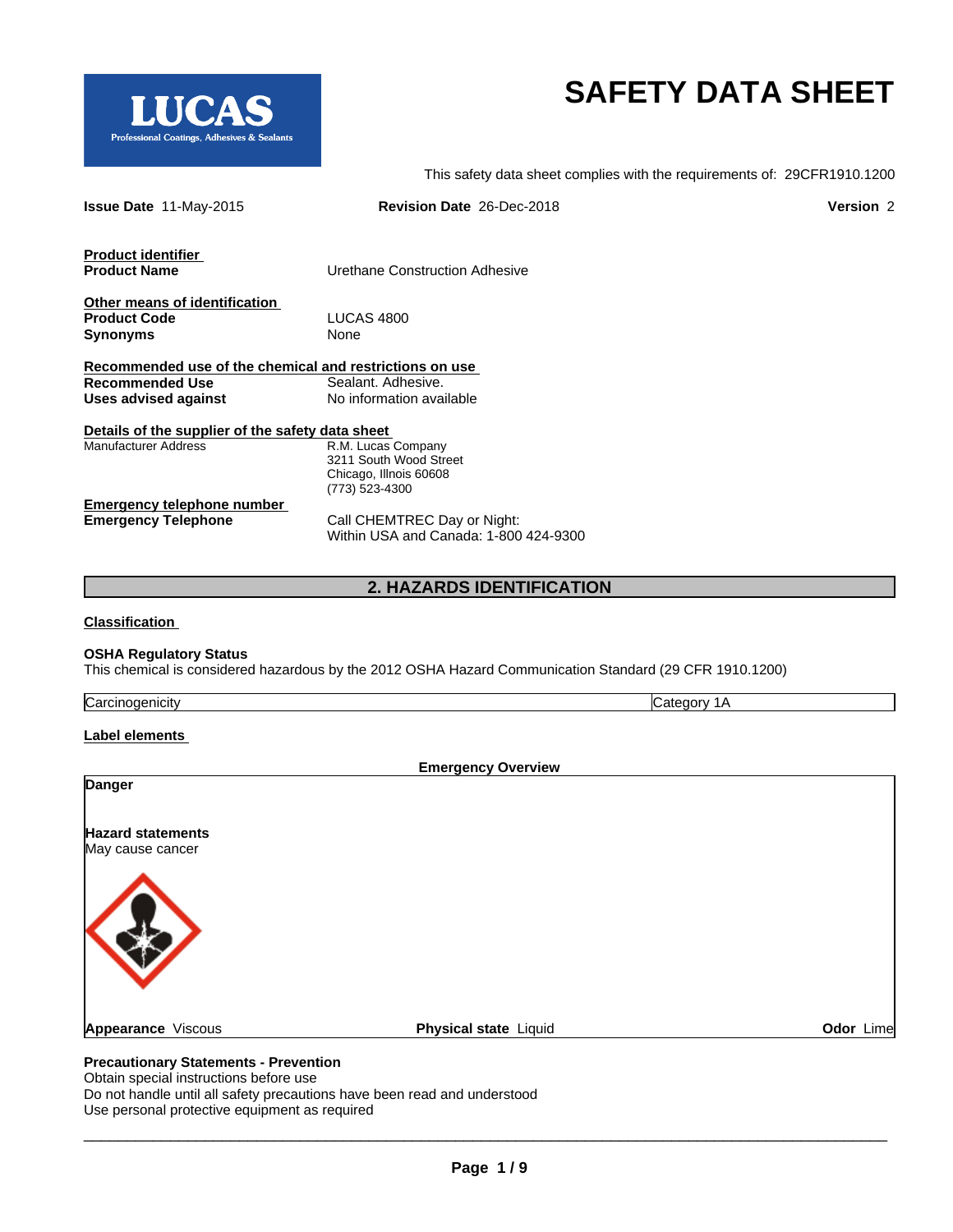### **Precautionary Statements - Response**

IF exposed or concerned: Get medical advice/attention

### **Precautionary Statements - Storage** Store locked up

# **Precautionary Statements - Disposal**

Disposal should be in accordance with applicable local, regional, national and international laws and regulations.

### **Hazards not otherwise classified (HNOC)**

Not applicable

### **Other Information**

• Very toxic to aquatic life with long lasting effects Unknown acute toxicity 75.568% of the mixture consists of ingredient(s) of unknown toxicity

### **3. COMPOSITION/INFORMATION ON INGREDIENTS**

### **Substance**

**Mixture** This product is a mixture.

This material is considered hazardous by the OSHA Hazard Communication Standard (29 CFR 1910.1200).

| <b>Common name</b>     | Sealant and Caulk. |
|------------------------|--------------------|
| <b>Synonyms</b>        | None.              |
| <b>Chemical nature</b> | Aqueous solution.  |

| Chemical Name           | CAS No.    | Weight-%    | <b>Trade Secret</b> |
|-------------------------|------------|-------------|---------------------|
| Calcium Carbonate       | 1317-65-3  | $50 - 60\%$ |                     |
| Diisodecyl Pthalate     | 68515-49-1 | 10 - 20%    |                     |
| <b>Titanium Dioxide</b> | 13463-67-7 | $0 - 10\%$  |                     |
| Vinvltrimethoxvsilane   | 2768-02-7  | $0 - 10\%$  |                     |
| Quartz                  | 14808-60-7 | $0 - 10\%$  |                     |

### **4. FIRST AID MEASURES**

### **Description of first aid measures**

| <b>General advice</b>                                       | Under conditions of normal use, no hazards are anticipated which require special first aid<br>measures.                                                                                           |
|-------------------------------------------------------------|---------------------------------------------------------------------------------------------------------------------------------------------------------------------------------------------------|
| Eye contact                                                 | In the case of contact with eyes, rinse immediately with plenty of water and seek medical<br>advice.                                                                                              |
| <b>Skin contact</b>                                         | Wash thoroughly with soap and water. Remove contaminated clothing and shoes. Wash<br>contaminated clothing before reuse. In the case of skin irritation or allergic reactions see a<br>physician. |
| <b>Inhalation</b>                                           | Move to fresh air in case of accidental inhalation of vapors. If continued difficulty with<br>breathing is experienced, get medical attention immediately.                                        |
| <b>Ingestion</b>                                            | Not an expected route of exposure. If swallowed, do not induce vomiting. Get medical<br>attention immediately.                                                                                    |
| Self-protection of the first aider                          | First aider: Pay attention to self-protection!.                                                                                                                                                   |
| Most important symptoms and effects, both acute and delayed |                                                                                                                                                                                                   |
| <b>Symptoms</b>                                             | May cause skin irritation. May cause eye irritation.                                                                                                                                              |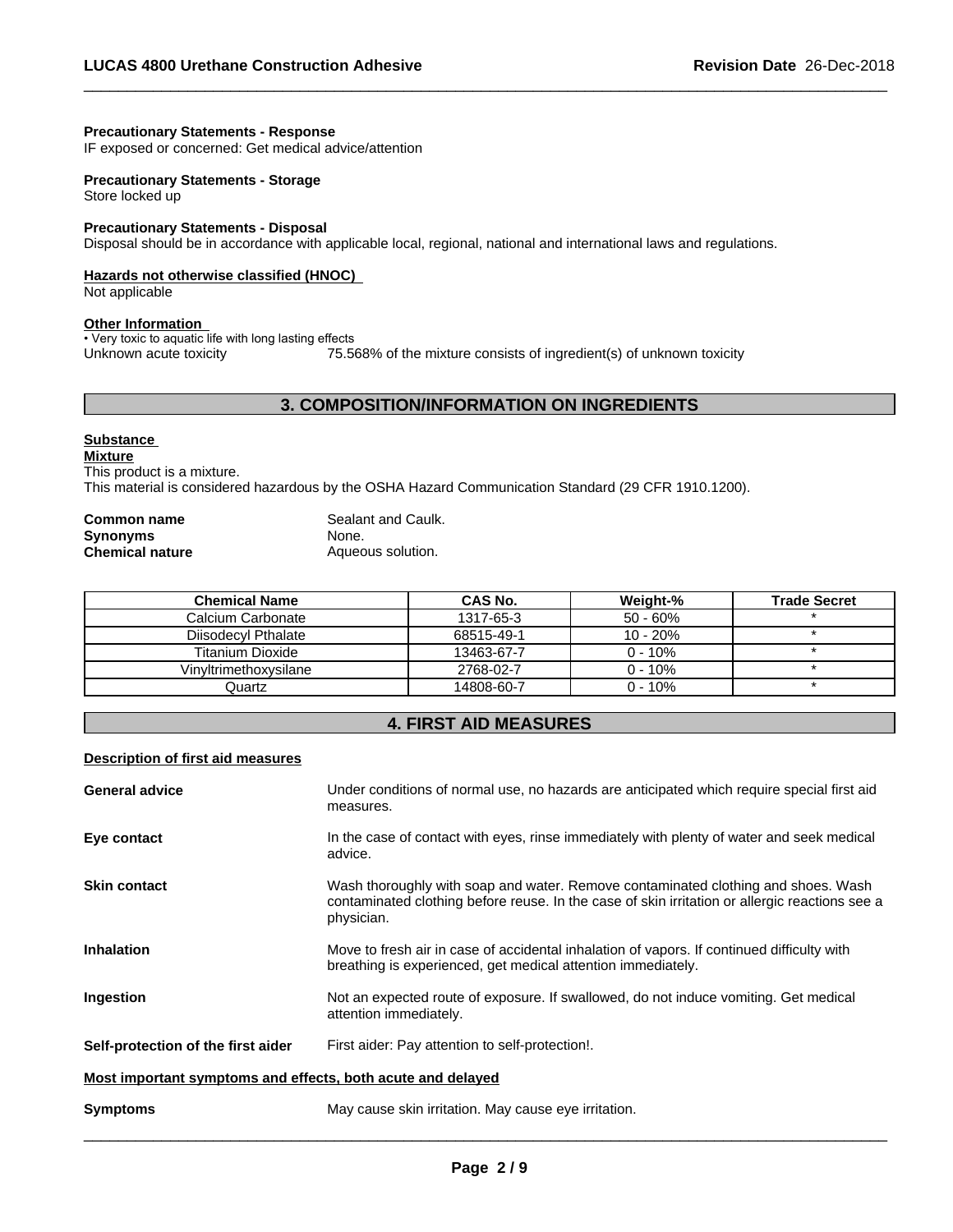### **Indication of any immediate medical attention and special treatment needed**

**Note to physicians** Treat symptomatically.

### **5. FIRE-FIGHTING MEASURES**

### **Suitable extinguishing media**

Use extinguishing measures that are appropriate to local circumstances and the surrounding environment. Dry chemical. Carbon dioxide (CO2). Sand. Use foam or water FOG as a last resort.

**Unsuitable extinguishing media** Do not use a solid water stream as it may scatterand spread fire.

### **Specific hazards arising from the chemical**

No information available.

Hazardous combustion products Thermal decomposition (burning) may release irritating, corrosive and/or toxic gases, vapors and fumes.

### **Explosion data**

**Sensitivity to Mechanical Impact** Not sensitive. **Sensitivity to Static Discharge** Not sensitive.

### **Protective equipment and precautions for firefighters**

As in any fire, wear self-contained breathing apparatus pressure-demand, MSHA/NIOSH (approved or equivalent) and full protective gear.

# **6. ACCIDENTAL RELEASE MEASURES Personal precautions, protective equipment and emergency procedures Personal precautions** No action should be taken involving any personal risk or without suitable training. Use personal protective equipment as required.**Other Information** Extremely slippery when spilled. **For emergency responders** Use personal protection recommended in Section 8. **Environmental precautions Environmental precautions** Avoid release to the environment. Prevent further leakage or spillage if safe to do so. Prevent product from entering sewers, drains, or waterways. Local authorities should be advised if significant spillages can not be contained. See Section 12 for additional ecological information. **Methods and material for containment and cleaning up Methods for containment** Contain spillage with non-combustible absorbent material, e.g. sand, earth, diatomaceous earth, vermiculite. **Methods for cleaning up** Pick up the absorbed material (described just above) and transfer to properly labeled containers for disposal according to local / national regulations (see Section 13). **Prevention of secondary hazards** Clean contaminated objects and areas thoroughly observing environmental regulations. **7. HANDLING AND STORAGE**

**Precautions for safe handling**

**Advice on safe handling Use personal protective equipment as required. Use only outdoors.** 

 $\overline{\phantom{a}}$  ,  $\overline{\phantom{a}}$  ,  $\overline{\phantom{a}}$  ,  $\overline{\phantom{a}}$  ,  $\overline{\phantom{a}}$  ,  $\overline{\phantom{a}}$  ,  $\overline{\phantom{a}}$  ,  $\overline{\phantom{a}}$  ,  $\overline{\phantom{a}}$  ,  $\overline{\phantom{a}}$  ,  $\overline{\phantom{a}}$  ,  $\overline{\phantom{a}}$  ,  $\overline{\phantom{a}}$  ,  $\overline{\phantom{a}}$  ,  $\overline{\phantom{a}}$  ,  $\overline{\phantom{a}}$ 

### **Conditions for safe storage, including any incompatibilities**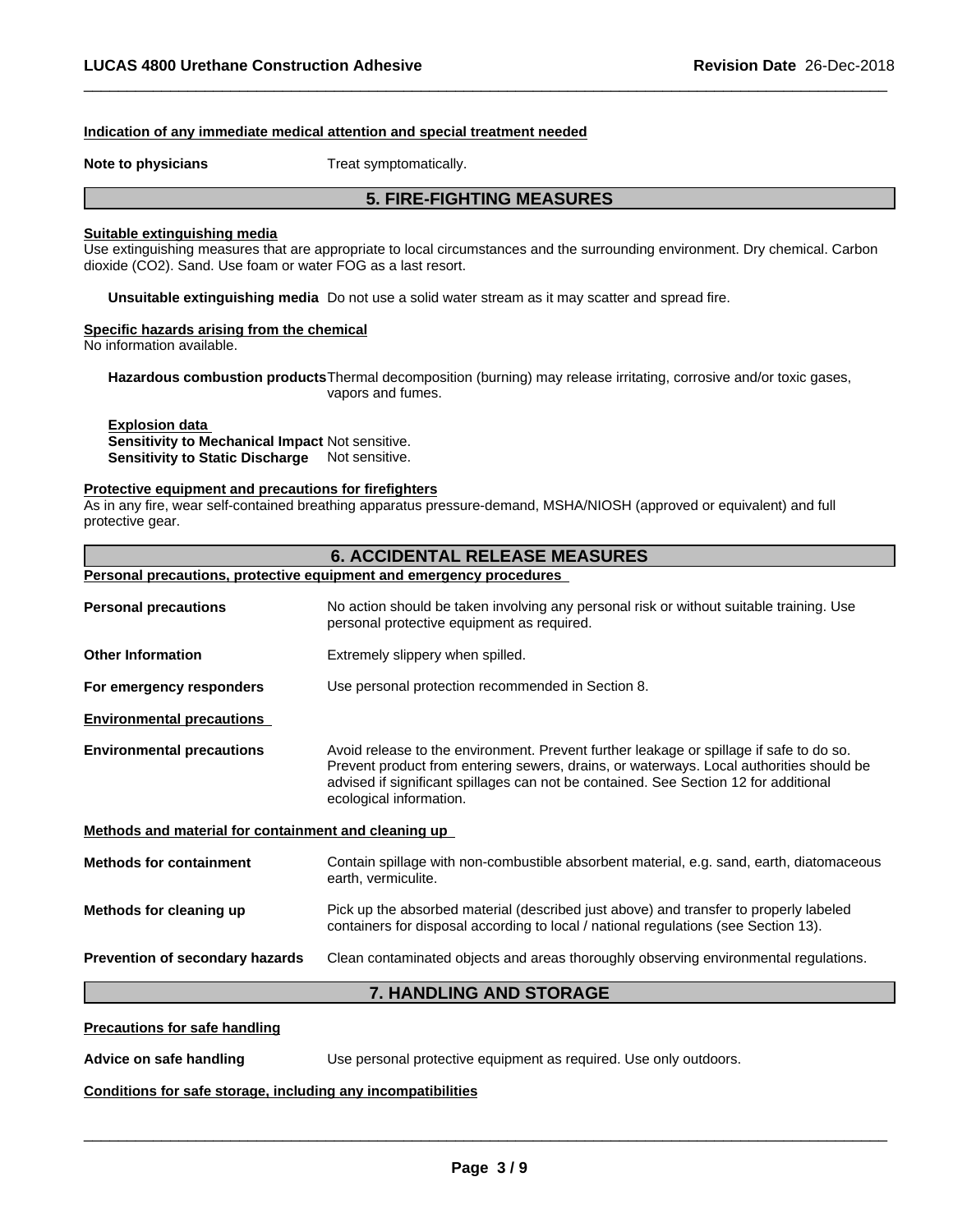### **Storage Conditions** Keep containers tightly closed in a cool, dry, well-ventilated place.

**Incompatible materials** Strong acids. Strong oxidizing agents.

### **8. EXPOSURE CONTROLS/PERSONAL PROTECTION**

### **Control parameters**

### **Exposure Guidelines** No ACGIH or OSHA PEL is assigned to this mixture. Exposure limits for the component materials are shown below. This product, as supplied, is not believed to contain any hazardous material that exceeds exposure limits established by OSHA. .

| <b>Chemical Name</b>    | <b>ACGIH TLV</b>                          | <b>OSHA PEL</b>                                               | <b>NIOSH IDLH</b>                             |
|-------------------------|-------------------------------------------|---------------------------------------------------------------|-----------------------------------------------|
| Calcium Carbonate       |                                           | TWA: $15 \text{ mg/m}^3$ total dust                           | TWA: 10 $mq/m3$ total dust                    |
| 1317-65-3               |                                           | TWA: 5 $mq/m3$ respirable fraction                            | TWA: $5 \text{ mg/m}^3$ respirable dust       |
|                         |                                           | (vacated) TWA: 15 mg/m <sup>3</sup> total dust                |                                               |
|                         |                                           | (vacated) TWA: 5 mg/m <sup>3</sup> respirable                 |                                               |
|                         |                                           | fraction                                                      |                                               |
| <b>Titanium Dioxide</b> | TWA: $10 \text{ mg/m}^3$                  | TWA: $15 \text{ mg/m}^3$ total dust                           | IDLH: 5000 mg/m <sup>3</sup>                  |
| 13463-67-7              |                                           | (vacated) TWA: 10 $mg/m3$ total dust                          | TWA: 2.4 mg/m <sup>3</sup> CIB 63 fine        |
|                         |                                           |                                                               | TWA: 0.3 mg/m <sup>3</sup> CIB 63 ultrafine,  |
|                         |                                           |                                                               | including engineered nanoscale                |
| Quartz                  | TWA: $0.025$ mg/m <sup>3</sup> respirable | TWA: 50 $\mu$ g/m <sup>3</sup> TWA: 50 $\mu$ g/m <sup>3</sup> | IDLH: 50 mg/m <sup>3</sup> respirable dust    |
| 14808-60-7              | particulate matter                        | excludes construction work,                                   | TWA: $0.05$ mg/m <sup>3</sup> respirable dust |
|                         |                                           | agricultural operations, and                                  |                                               |
|                         |                                           | exposures that result from the                                |                                               |
|                         |                                           | processing of sorptive clays                                  |                                               |
|                         |                                           | (vacated) TWA: $0.1 \text{ mg/m}^3$                           |                                               |
|                         |                                           | respirable dust                                               |                                               |
|                         |                                           | : $(250)/(%SiO2 + 5)$ mppcf TWA                               |                                               |
|                         |                                           | respirable fraction                                           |                                               |
|                         |                                           | : $(10)/(%SiO2 + 2)$ mg/m <sup>3</sup> TWA                    |                                               |
|                         |                                           | respirable fraction                                           |                                               |

### **Appropriate engineering controls**

**Engineering Controls** None under normal outdoor use conditions. **Individual protection measures, such as personal protective equipment Eye/face protection** Wear safety glasses with side shields (or goggles). **Skin and body protection** Wear protective gloves and protective clothing that is resistant to chemical penetration. **Respiratory protection** No protective equipment is needed under normal use conditions. **General Hygiene Considerations** Wash face, hands and any exposed skin thoroughly after handling. Wash contaminated clothing before reuse.

### **9. PHYSICAL AND CHEMICAL PROPERTIES**

### **Information on basic physical and chemical properties**

**Physical state**<br> **Appearance Appearance**<br> **Liquid Community** 

**Property Remarks Property Remarks Method pH**<br> **Melting point/freezing point** Mone / 0 °C None / 32 °F

**Flash point N/A**  $\degree$ C / N/A  $\degree$ F **Evaporation rate The evaporation rate** 

**Appearance** Viscous **Odor** Lime **Color Color Color Media Access Media Access Media Access Media Access Media Access Media Access Media Access Media Access Media Access Media Access Media Access Media Access Media Access Media Access Media Access Me** 

**Boiling point / boiling range**  $\rightarrow$  NA °C / NA °F<br> **Flash point DIA** °C / NA °F<br>
NOD Flammable The evaporation rate of the water component of this emulsion product is

**Melting point/freezing point** None / 0 °C None / 32 °F Melting Point is not applicable. Freezing points are shown.

Not applicable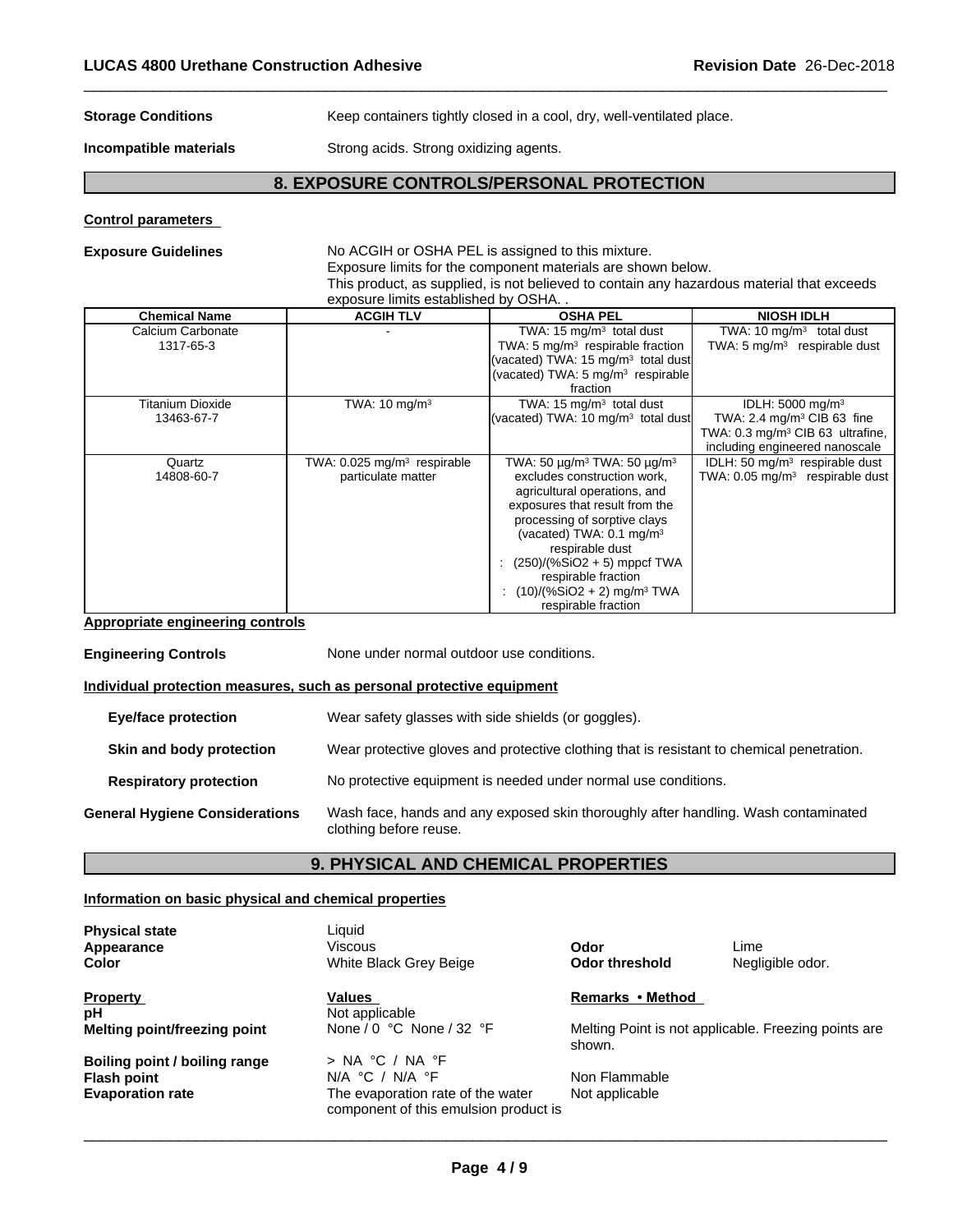|                                  | dependent upon: 1) The temperature        |                                                |
|----------------------------------|-------------------------------------------|------------------------------------------------|
|                                  | of the water at the air-water surface; 2) |                                                |
|                                  | The humidity of the air; 3) The area of   |                                                |
|                                  | the air-water surface; 4) The             |                                                |
|                                  | temperature of the air. No information    |                                                |
|                                  | available                                 |                                                |
| Flammability (solid, gas)        | Non Flammable                             |                                                |
| <b>Flammability Limit in Air</b> |                                           | Not flammable                                  |
| <b>Upper flammability limit:</b> | Not applicable                            |                                                |
| Lower flammability limit:        | Not applicable                            |                                                |
| Vapor pressure                   | 2.33 (kPa)                                | Not applicable                                 |
| Vapor density                    | 5.3                                       | Where: Air = 1 at 68 degrees $F(20$ degrees C) |
| <b>Specific Gravity</b>          | 1.6                                       | Water = $1q/ml$                                |
| <b>Water solubility</b>          | Dispersible                               |                                                |
| Solubility in other solvents     | Soluble in aromatic and aliphatic         |                                                |
|                                  | solvents.                                 |                                                |
| <b>Partition coefficient</b>     | No information available                  | No data available.                             |
| <b>Autoignition temperature</b>  | No information available °C / °F          |                                                |
| <b>Decomposition temperature</b> | No information available                  |                                                |
| <b>Kinematic viscosity</b>       | No information available                  |                                                |
| <b>Dynamic viscosity</b>         | No information available                  |                                                |
| <b>Explosive properties</b>      | Not an explosive                          |                                                |
| <b>Oxidizing properties</b>      | None                                      |                                                |
| <b>Other Information</b>         |                                           |                                                |
| Softening point                  | Not applicable                            |                                                |
| <b>Molecular weight</b>          | No information available                  |                                                |
| VOC Content (%)                  | Less than 10 $q/l$                        |                                                |
| <b>Density</b>                   | 13.2 lb/gal                               |                                                |

### **10. STABILITY AND REACTIVITY**

**Reactivity**<br>Not applicable

Not applicable

## **Chemical stability**

Stable.

### **Possibility of Hazardous Reactions**

**Bulk density** Not applicable

None under normal use.

**Hazardous polymerization** Hazardous polymerization does not occur.

### **Conditions to avoid**

None known for product as a whole.

### **Incompatible materials**

Strong acids. Strong oxidizing agents.

### **Hazardous Decomposition Products**

Combustion may produce carbon monoxide, carbon dioxide, and other asphyxiants.

### **11. TOXICOLOGICAL INFORMATION**

### **Information on likely routes of exposure**

**Product Information** Toxicological testing has not been conducted for this product overall. Available toxicological data for individualingredients are summarized below.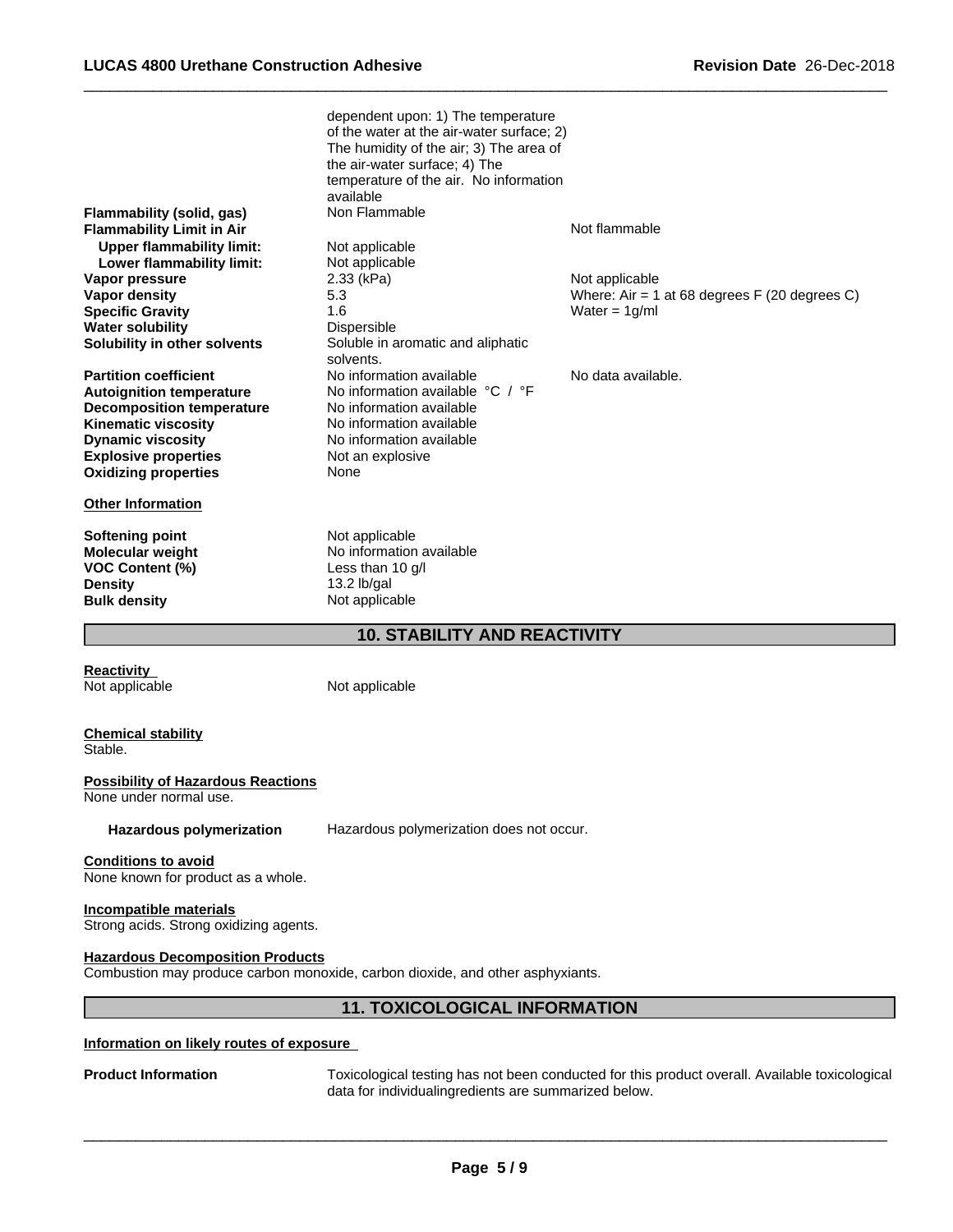| <b>Inhalation</b>            | Avoid breathing vapors or mists.                                                                                                                                                                                                                                                                                                                             |
|------------------------------|--------------------------------------------------------------------------------------------------------------------------------------------------------------------------------------------------------------------------------------------------------------------------------------------------------------------------------------------------------------|
| Eye contact                  | Avoid contact with eyes.                                                                                                                                                                                                                                                                                                                                     |
| <b>Skin contact</b>          | May cause irritation.                                                                                                                                                                                                                                                                                                                                        |
| Ingestion                    | If swallowed, do not induce vomiting. Get medical attention immediately. Not an expected<br>route of exposure.                                                                                                                                                                                                                                               |
| <b>Component Information</b> | * No significant exposure to Crystalline Silica (Quartz) is thought to occur during the use of<br>products in which Crystalline Silica (Quartz) is bound to other materials, such as in paints<br>and coatings. As one reference, see California Office of Health Hazard Assessment at:<br>http://www.oehha.org/prop65/CRNR notices/safe use/sylicasud2.html |
|                              | The IADC Monograph (Vol.03, 2010, Carbon Black, Titanium Dioxide, Talc) states: "No                                                                                                                                                                                                                                                                          |

The IARC Monograph (Vol 93, 2010, Carbon Black, Titanium Dioxide, Talc) states: "No significant exposure to primary particles of Titanium Dioxide is thought to occur during the use of products in which Titanium Dioxide is bound to other materials, such as in paints."

| <b>Chemical Name</b>                  | Oral LD50               | <b>Dermal LD50</b>       | <b>Inhalation LC50</b> |
|---------------------------------------|-------------------------|--------------------------|------------------------|
| Disodecyl Pthalate<br>68515-49-1      | $> 60000$ mg/kg (Rat)   | $= 16000$ mg/kg (Rabbit) |                        |
| <b>Titanium Dioxide</b><br>13463-67-7 | $> 10000$ mg/kg (Rat)   |                          |                        |
| Vinyltrimethoxysilane<br>2768-02-7    | $= 7340 \mu L/kg$ (Rat) | $=$ 3360 µL/kg (Rabbit)  |                        |

### **Information on toxicological effects**

**Symptoms** No information available.

### **Delayed and immediate effects as well as chronic effects from short and long-term exposure**

| <b>Skin corrosion/irritation</b>  | Can cause skin irritation.                                                           |
|-----------------------------------|--------------------------------------------------------------------------------------|
| Serious eye damage/eye irritation | No information available.                                                            |
|                                   |                                                                                      |
| <b>Irritation</b>                 | May cause skin and eye irritation.                                                   |
| Corrosivity                       | Not classified.                                                                      |
| Sensitization                     | May cause sensitization of susceptible persons.                                      |
| Germ cell mutagenicity            | This product does not contain any ingredients that cause germ cell mutagenicity.     |
| <b>Carcinogenicity</b>            | The table below indicates whether each agency (ACGIH, IARC, NTP, or OSHA) has listed |
|                                   | any ingredient as a carcinogen.                                                      |

| <b>Chemical Name</b>           | <b>ACGIH</b> | <b>IARC</b> | <b>NTP</b> | <b>OSHA</b> |
|--------------------------------|--------------|-------------|------------|-------------|
| Titanium Dioxide<br>13463-67-7 |              | Group 2B    |            |             |
| Quartz<br>14808-60-7           | ∼            | Group       | Known      |             |

**Legend**

*ACGIH (American Conference of Governmental Industrial Hygienists)*

*A1 - Known Human Carcinogen*

*A2 - Suspected Human Carcinogen*

*A3 - Animal Carcinogen*

*A4 - Not Classifiable as a Human Carcinogen IARC (International Agency for Research on Cancer)*

*Group 1 - Carcinogenic to Humans*

*Group 2A - Probably Carcinogenic to Humans*

*Group 2B - Possibly Carcinogenic to Humans*

*Group 3 - Not classifiable as a human carcinogen.*

*NTP (National Toxicology Program)*

*Known - Known Carcinogen*

*Reasonably Anticipated - Reasonably Anticipated to be a Human Carcinogen*

*OSHA (Occupational Safety and Health Administration of the US Department of Labor) X - Present* **Reproductive toxicity** None known for product as a whole.

| <b>Developmental Toxicity</b>   | None known for product as a whole. |
|---------------------------------|------------------------------------|
| <b>Teratogenicity</b>           | None known.                        |
| <b>STOT - single exposure</b>   | No information available.          |
| <b>STOT - repeated exposure</b> | No information available.          |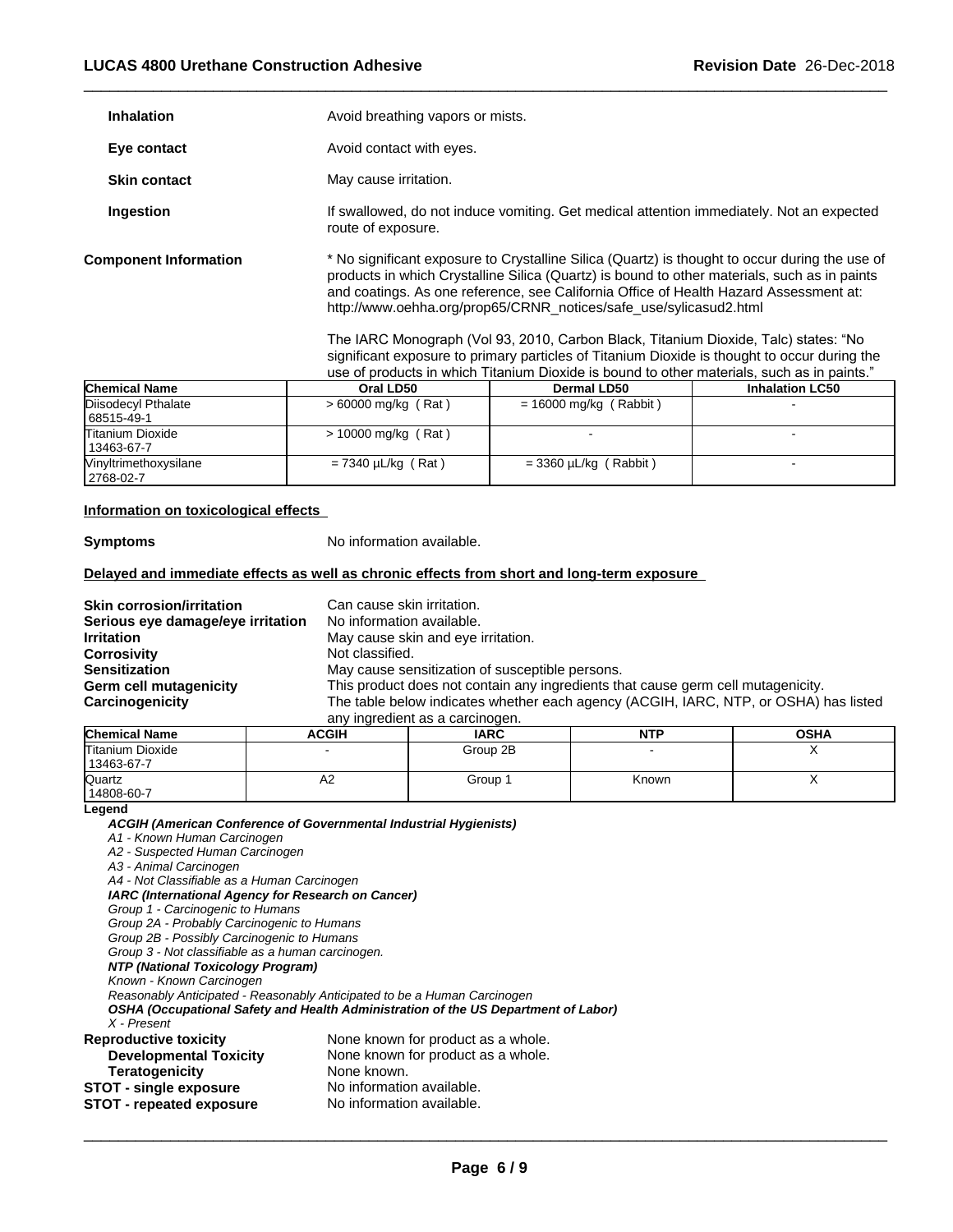**Aspiration hazard** No information available.

### **Numerical measures of toxicity - Product Information**

**The following values are calculated based on chapter 3.1 of the GHS document** For exterior use only. Do not use indoors.

| <b>ATEmix (oral)</b>   | 25,120.00 |
|------------------------|-----------|
| <b>ATEmix (dermal)</b> | 14,188.00 |

### **12. ECOLOGICAL INFORMATION**

### **Ecotoxicity**

The following table lists information related to aquatic toxicity

| <b>Chemical Name</b> | Algae/aguatic plants          | Fish                               | <b>Crustacea</b>              |
|----------------------|-------------------------------|------------------------------------|-------------------------------|
| Diisodecyl Pthalate  | 1.3: 96 h Pseudokirchneriella | 1:96 h Oncorhynchus mykiss mg/L    | 0.18: 48 h Daphnia magna mg/L |
| 68515-49-1           | subcapitata mg/L EC50         | LC50 static 0.66: 96 h Pimephales  | EC50                          |
|                      |                               | promelas mg/L LC50 static 0.55: 96 |                               |
|                      |                               | h Lepomis macrochirus mg/L LC50    |                               |
|                      |                               | static 0.62: 96 h Oncorhynchus     |                               |
|                      |                               | mykiss mg/L LC50 flow-through 1:   |                               |
|                      |                               | 96 h Pimephales promelas mg/L      |                               |
|                      |                               | LC50 flow-through                  |                               |

### **Persistence and degradability**

No information available.

### **Bioaccumulation**

No information available.

| Other adverse effects         | No information available                                                                                              |
|-------------------------------|-----------------------------------------------------------------------------------------------------------------------|
|                               | <b>13. DISPOSAL CONSIDERATIONS</b>                                                                                    |
| Waste treatment methods       |                                                                                                                       |
| <b>Disposal of wastes</b>     | Disposal should be in accordance with applicable local, regional, national and international<br>laws and regulations. |
| <b>Contaminated packaging</b> | Do not reuse container.                                                                                               |

| <b>14. TRANSPORT INFORMATION</b> |                                                                                 |  |
|----------------------------------|---------------------------------------------------------------------------------|--|
| Note:                            | This material is not subject to regulation as a hazardous material for shipping |  |
| <b>DOT</b>                       | Not regulated.                                                                  |  |
| <b>TDG</b>                       | Not regulated.                                                                  |  |
| <b>MEX</b>                       | Not regulated.                                                                  |  |
| ICAO (air)                       | Not regulated.                                                                  |  |
| <b>IATA</b>                      | Not regulated.                                                                  |  |
| <b>IMDG</b>                      | Not regulated.                                                                  |  |
| <b>RID</b>                       | Not applicable in the United States. Not regulated.                             |  |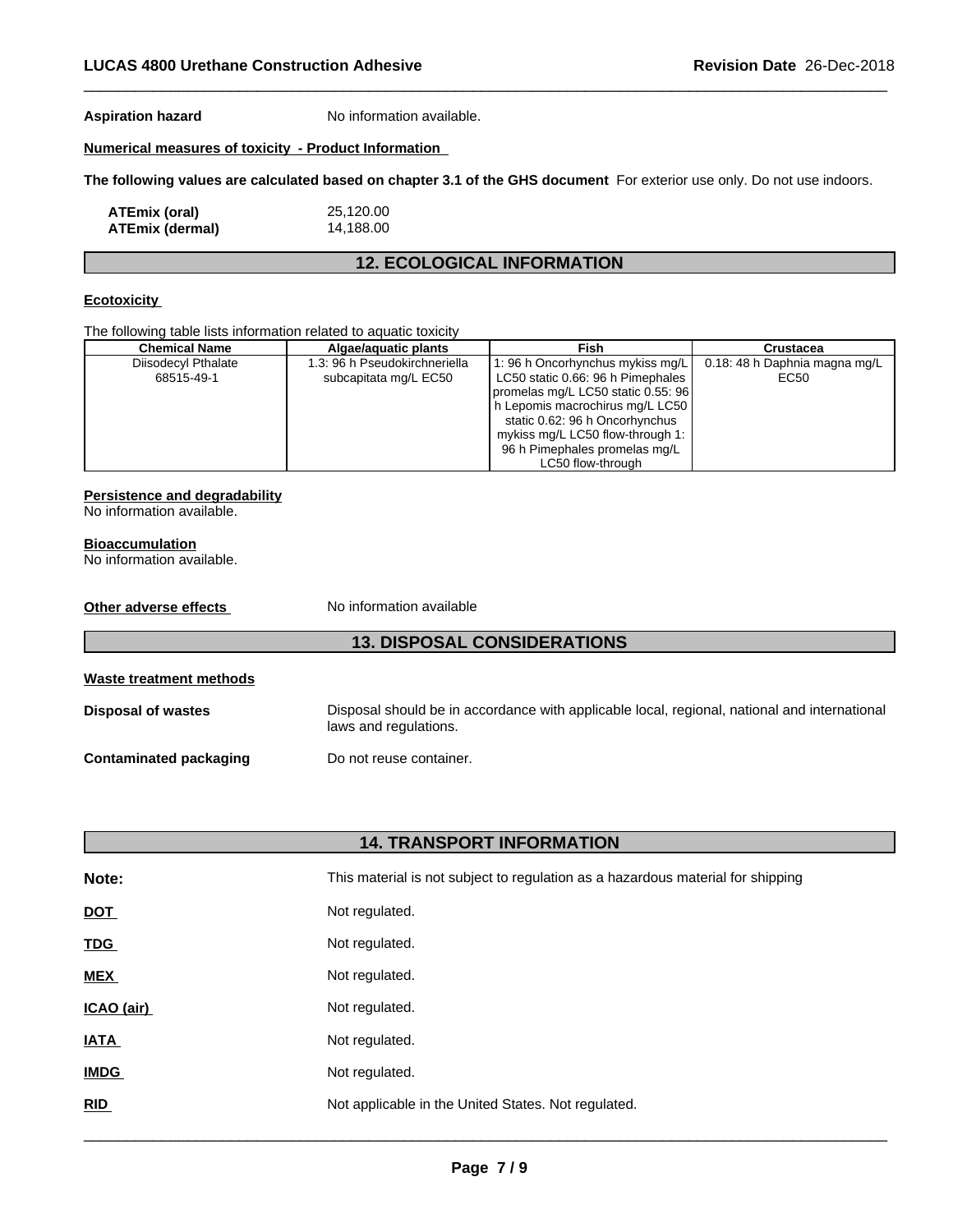|            | <b>15. REGULATORY INFORMATION</b>                   |
|------------|-----------------------------------------------------|
| <u>ADN</u> | Not applicable in the United States. Not regulated. |
| <u>ADR</u> | Not applicable in the United States. Not regulated. |

# **International Inventories**

**TSCA** All of the components of this product are listed on the US TSCA (Toxic Substances Control Act) Inventory or are exempt. **DSL/NDSL All of the components of this product are listed on the DSL.** 

 **Legend:** 

 **TSCA** - United States Toxic Substances Control Act Section 8(b) Inventory

 **DSL/NDSL** - Canadian Domestic Substances List/Non-Domestic Substances List

 **EINECS/ELINCS** - European Inventory of Existing Chemical Substances/European List of Notified Chemical Substances

 **ENCS** - Japan Existing and New Chemical Substances

 **IECSC** - China Inventory of Existing Chemical Substances

 **KECL** - Korean Existing and Evaluated Chemical Substances

 **PICCS** - Philippines Inventory of Chemicals and Chemical Substances

 **AICS** - Australian Inventory of Chemical Substances

### **US Federal Regulations**

### **SARA 313**

Section 313 of Title III of the Superfund Amendments and Reauthorization Act of 1986 (SARA). This product does not contain any chemicals which are subject to the reporting requirements of the Act and Title 40 of the Code of Federal Regulations, Part 372

### **SARA 311/312 Hazard Categories**

| Acute health hazard               | N٥ |
|-----------------------------------|----|
| <b>Chronic Health Hazard</b>      | N٥ |
| Fire hazard                       | N٥ |
| Sudden release of pressure hazard | N٥ |
| <b>Reactive Hazard</b>            | N٥ |

### **CWA (Clean WaterAct)**

This product contains the following substances which are regulated pollutants pursuant to the Clean Water Act (40 CFR 122.21 and 40 CFR 122.42)

| <b>Chemical Name</b>              | <b>CWA - Reportable</b><br>Quantities | CWA-<br>Toxic Pollutants | <b>CWA - Priority Pollutants</b> | <b>CWA - Hazardous</b><br><b>Substances</b> |
|-----------------------------------|---------------------------------------|--------------------------|----------------------------------|---------------------------------------------|
| Diisodecyl Pthalate<br>68515-49-1 |                                       |                          |                                  |                                             |

### **CERCLA**

This material, as supplied, does not contain any substances regulated as hazardous substances under the Comprehensive Environmental Response Compensation and Liability Act (CERCLA) (40 CFR 302).

### **US State Regulations**

### **California Proposition 65**

This product contains the following Proposition 65 chemicals

| <b>Chemical Name</b>             | <b>California Proposition 65</b> |
|----------------------------------|----------------------------------|
| Diisodecyl Pthalate - 68515-49-1 | Developmental                    |
| Titanium Dioxide - 13463-67-7    | Carcinogen                       |
| Quartz - 14808-60-7              | Carcinoɑen                       |

### **U.S. State Right-to-Know Regulations**

This product contains the following substances regulated by various State Right-to-Know regulations.

| <b>Chemical Name</b> | New Jersey | <b>Massachusetts</b> | Pennsylvania |
|----------------------|------------|----------------------|--------------|
| Calcium Carbonate    |            |                      |              |
| 1317-65-3            |            |                      |              |
| Diisodecyl Pthalate  |            |                      |              |
| 68515-49-1           |            |                      |              |